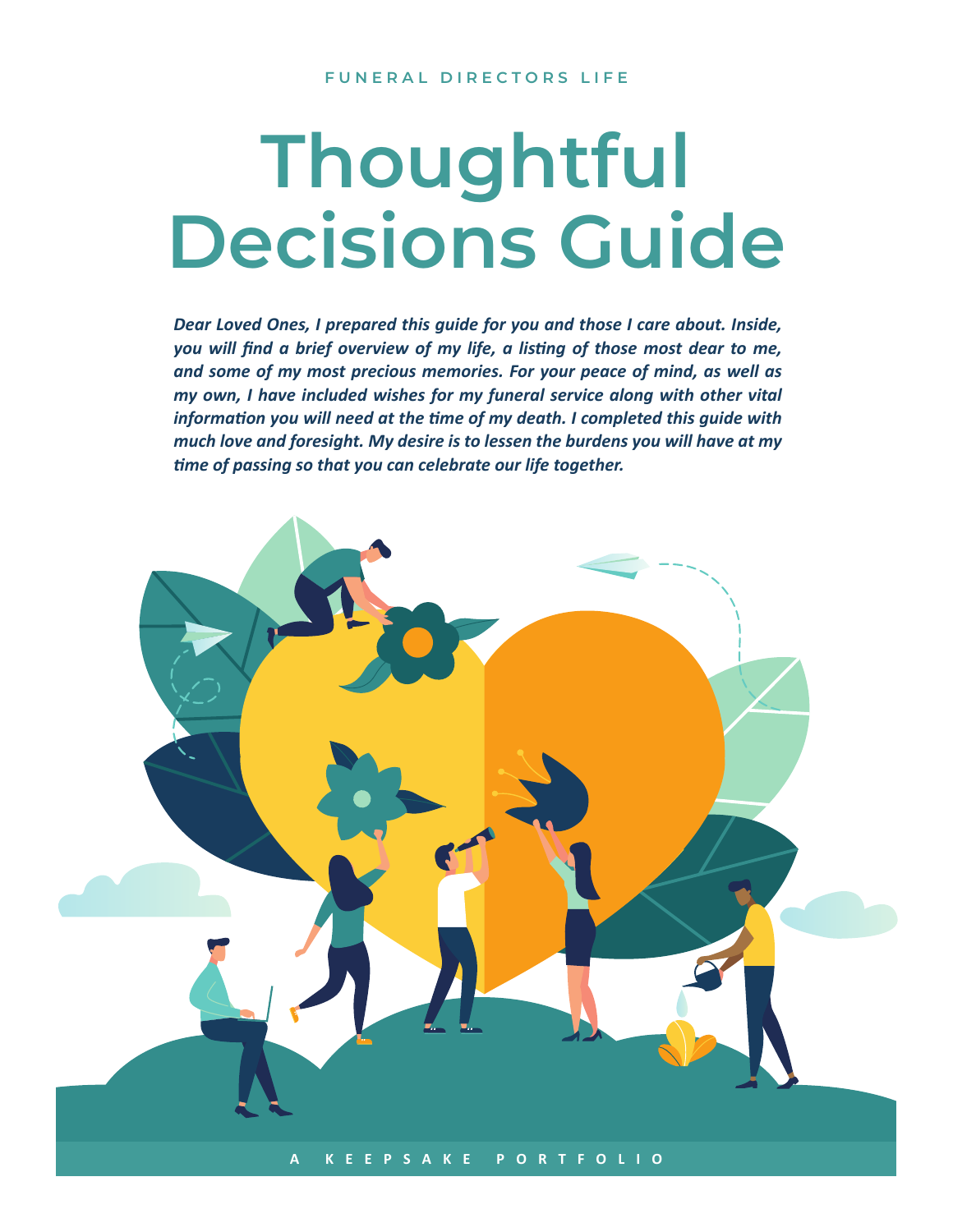# **1. Vital Statistics**

| <b>Full Legal Name</b>                                                                             |  |  |
|----------------------------------------------------------------------------------------------------|--|--|
|                                                                                                    |  |  |
|                                                                                                    |  |  |
|                                                                                                    |  |  |
|                                                                                                    |  |  |
|                                                                                                    |  |  |
|                                                                                                    |  |  |
|                                                                                                    |  |  |
|                                                                                                    |  |  |
|                                                                                                    |  |  |
|                                                                                                    |  |  |
|                                                                                                    |  |  |
| Veteran Yes No                                                                                     |  |  |
| For veterans, do you know the location of military discharge papers (DD-214)? $\Box$ Yes $\Box$ No |  |  |
|                                                                                                    |  |  |
|                                                                                                    |  |  |
| 2. Life Story                                                                                      |  |  |
|                                                                                                    |  |  |
|                                                                                                    |  |  |
|                                                                                                    |  |  |
|                                                                                                    |  |  |
|                                                                                                    |  |  |
| Community Involvement (ex: Chamber of Commerce, Lions Club, etc.)                                  |  |  |
|                                                                                                    |  |  |
|                                                                                                    |  |  |
| Hobbies, Interests, Passions                                                                       |  |  |
| <b>Favorite Family Memories</b>                                                                    |  |  |
| <b>Greatest Life Lessons</b>                                                                       |  |  |
| <b>Treasured Accomplishments</b>                                                                   |  |  |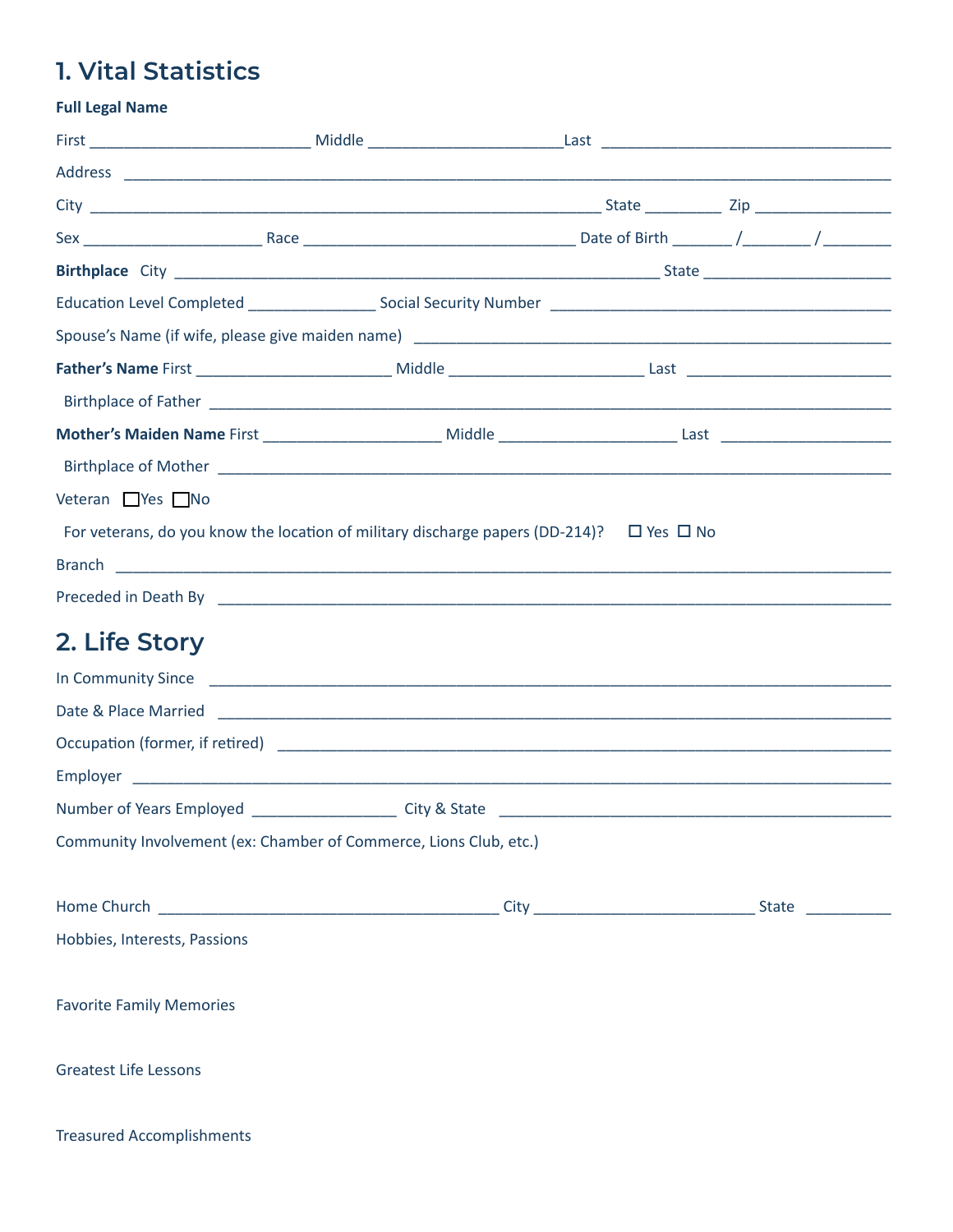## **3. Family & Friends**

#### **FAMILY, FRIENDS, COMMUNITY MEMBERS, CO-WORKERS, AND NEIGHBORS**

| <b>RELATION</b> | <b>NAME</b> | <b>PHONE</b> | <b>EMAIL</b> |
|-----------------|-------------|--------------|--------------|
|                 |             |              |              |
|                 |             |              |              |
|                 |             |              |              |
|                 |             |              |              |
|                 |             |              |              |
|                 |             |              |              |
|                 |             |              |              |
|                 |             |              |              |
|                 |             |              |              |
|                 |             |              |              |
|                 |             |              |              |
|                 |             |              |              |

## **4. Important Documents**

| Beneficiaries Up to Date* $\Box$ Yes $\Box$ No                                                             |  |
|------------------------------------------------------------------------------------------------------------|--|
|                                                                                                            |  |
|                                                                                                            |  |
| $*$ the proficience are not up to data family mambers may bay difficulty resolving life insurance proceeds |  |

*\*If beneficiaries are not up to date, family members may have difficulty receiving life insurance proceeds.*

## **5. Personal Wishes for a Funeral or Memorial Service**

As you plan for a funeral, know that what you are doing will have a lasting and profoundly important impact on the lives of those you love the most. A meaningful funeral experience brings a sense of hope and a feeling of gratitude for life, love, and memories. So, what creates a meaningful funeral experience? There are several significant elements, or pieces, of a funeral. Blending these pieces together reflects your unique life and allows your loved ones to have their needs met through a meaningful funeral ceremony. Thoughtfully combining these elements creates a transformative experience for your loved ones as they remember and honor the life you lived.

Who would you like at the funeral?